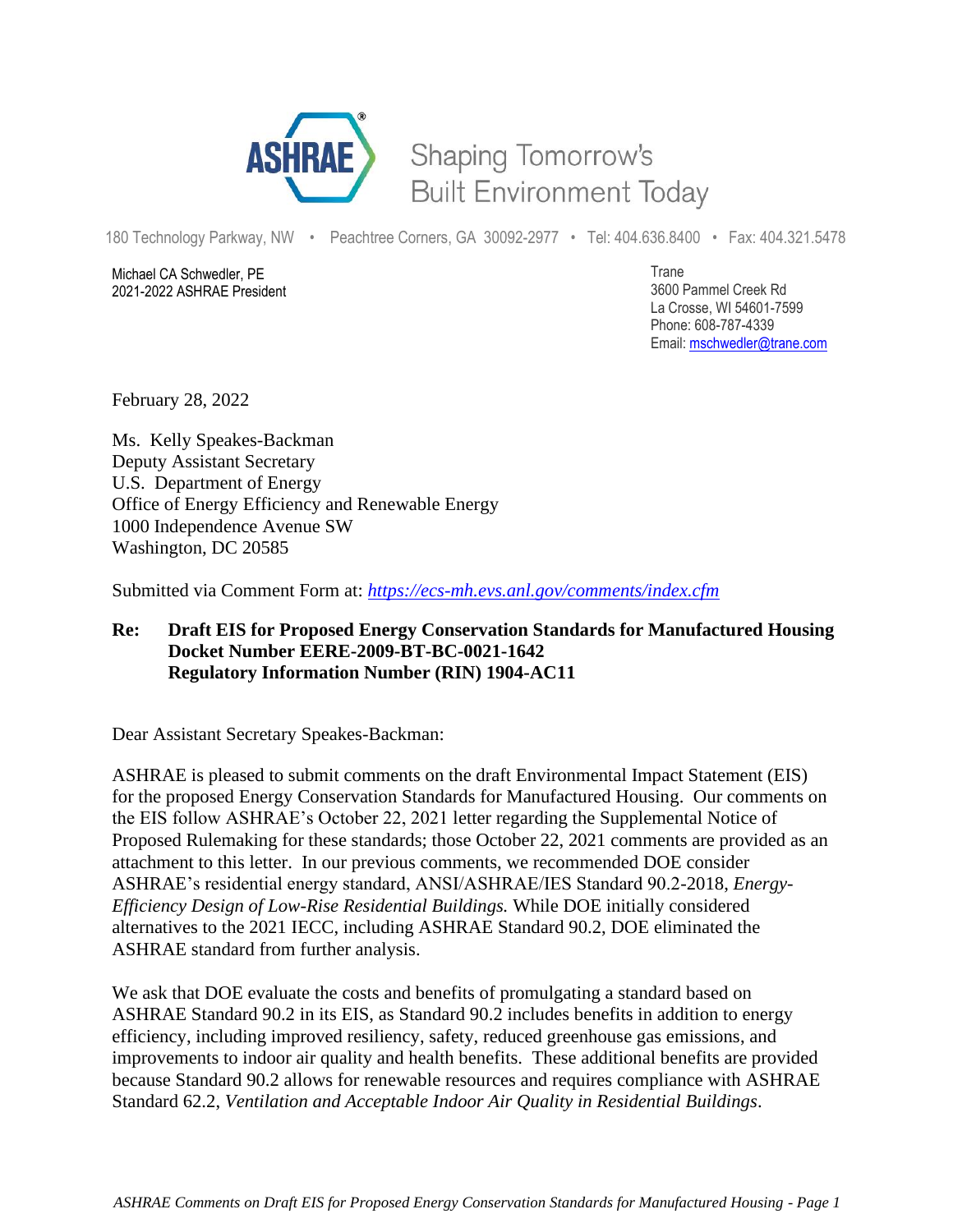We recognize that by statute, "EISA directs DOE to base the standards on the most recent version of the International Energy Conservation Code ("IECC") …*except in cases where DOE finds that …a more stringent standard would be more cost-effective*… [emphasis added]." Since Standard 90.2 is some 20% more stringent than the referenced IECC, it warrants further "cost-effective" analysis. As occupants of manufactured housing may be particularly cost sensitive, improved energy performance and the resulting cost reductions may be especially important to these populations. With DOE paying attention to equity matters as well as energy, ASHRAE hopes that DOE will thoughtfully consider the long-term energy costs faced by manufactured housing occupants and not focus too heavily on first costs. The EIS that DOE is producing provides an opportunity for DOE to evaluate these important benefits, as well as costs, and we hope that DOE will include an analysis of ASHRAE Standard 90.2 in the EIS.

Thank you for your hard work in developing energy conservation standards. ASHRAE and our more than 51,000 professional members are ready to work with DOE as we advance a healthy and sustainable built environment. Please contact me with any questions or have your staff contact ASHRAE's government affairs staff at [GovAffairs@ASHRAE.org.](about:blank) Thank you again for your consideration of our comments.

Sincerely,<br>Michael CCleberd

Michael CA (Mick) Schwedler, P.E., Fellow ASHRAE, LEED AP 2021-2022 ASHRAE President

Enclosure: ASHRAE October 22, 2021 letter with comments on the Supplemental Notice (SNOPR) of proposed rulemaking entitled, *Energy Conservation Program: Energy Conservation Standards for Manufactured Housing*.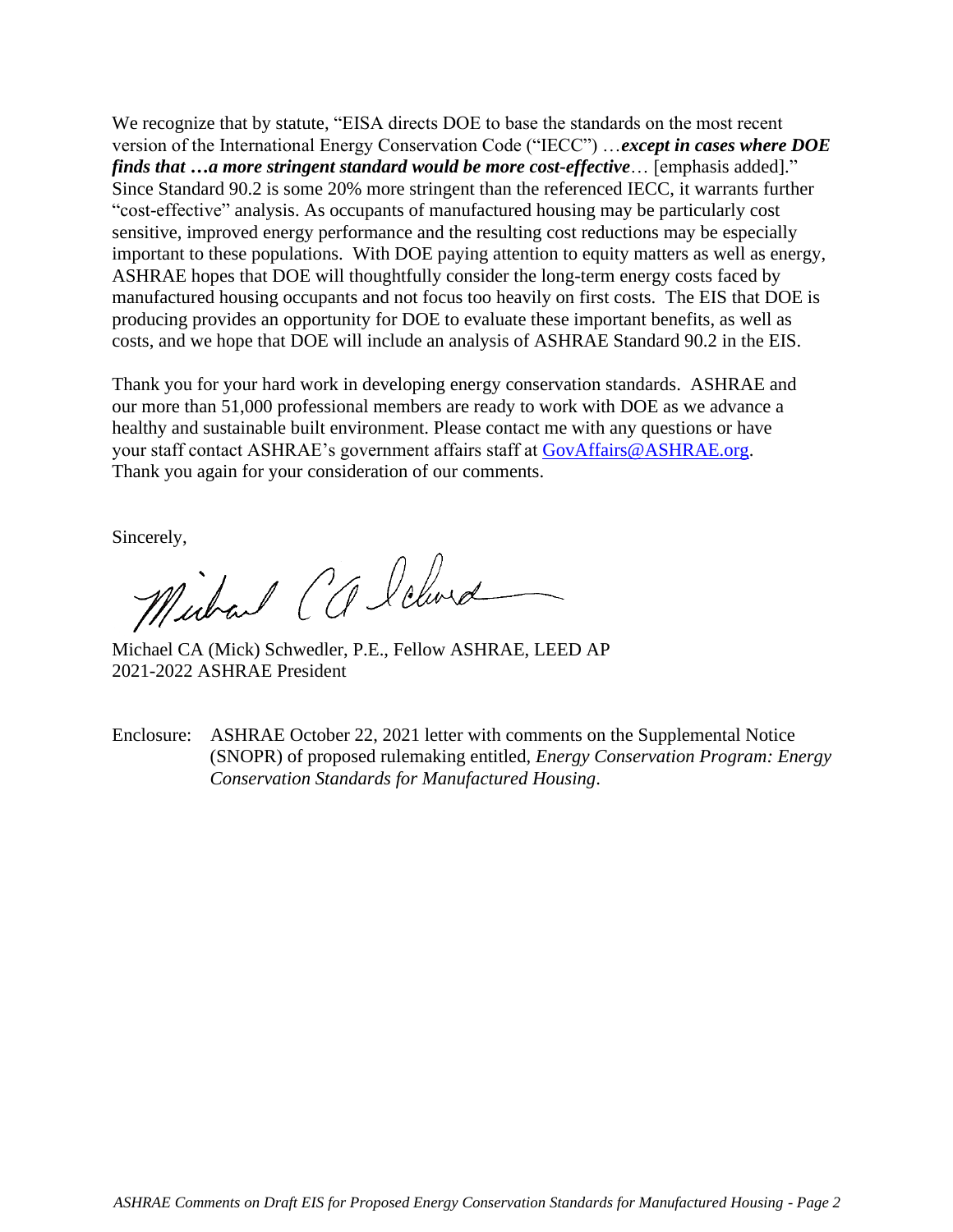

## Shaping Tomorrow's **Built Environment Today**

180 Technology Parkway, NW • Peachtree Corners, GA 30092-2977 • Tel: 404.636.8400 • Fax: 404.321.5478

Michael CA Schwedler, PE 2021-2022 ASHRAE President Trane 3600 Pammel Creek Rd La Crosse, WI 54601-7599 Phone: 608-787-4339 Email: [mschwedler@trane.com](about:blank)

October 22, 2021

Ms. Kelly Speakes-Backman Assistant Secretary (Acting) U.S. Department of Energy Office of Energy Efficiency and Renewable Energy 1000 Independence Avenue SW Washington, DC 20585

Sent via E-mail to: *[Manufactured\\_Housing@ee.doe.gov](about:blank)*

## **Re: Proposed Energy Conservation Standards for Manufactured Housing Docket Number EERE-2009-BT-STD-0021 Regulatory Information Number (RIN) 1904-AC11**

Dear Assistant Secretary Speakes-Backman:

ASHRAE appreciates the opportunity to submit comments to the U.S. Department of Energy on its Supplemental Notice (SNOPR) of proposed rulemaking entitled, *Energy Conservation Program: Energy Conservation Standards for Manufactured Housing*. With millions of Americans living in manufactured homes, strong energy efficiency standards are important to reducing the cost of living in these homes, as well as conserving energy, reducing greenhouse gas emissions, and improving the resiliency of these structures.

ASHRAE, founded in 1894, is a technical society advancing human well-being through sustainable technology for the built environment. The Society and its more than 50,000 individual members worldwide focus on building systems, energy efficiency, indoor environmental quality, refrigeration and sustainability. Through research, standards writing, publishing, certification and continuing education, ASHRAE shapes tomorrow's built environment today.

ASHRAE first published its flagship Standard 90, *Energy Conservation in New Building Design,* in 1975. Since that time, ASHRAE has developed two energy conservation standards: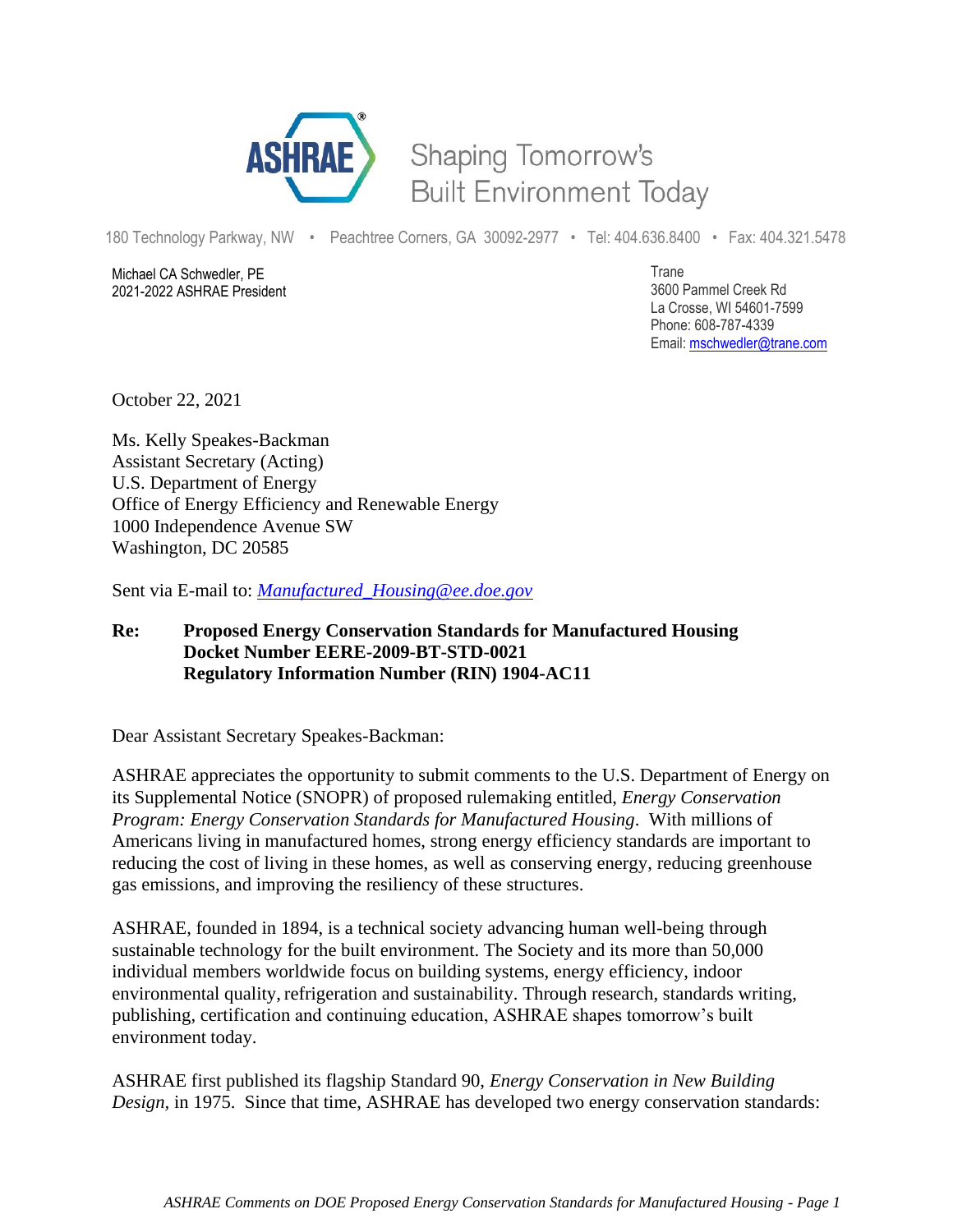one for low-rise residential buildings (ASHRAE Standard 90.2) and the other for commercial and multifamily residential structures four stories and above (ASHRAE Standard 90.1).

The most recent edition of ASHRAE's residential energy standard, ANSI/ASHRAE/IES Standard 90.2-2018, *Energy-Efficiency Design of Low-Rise Residential Buildings,* delivers residential building energy performance that is about 50% less energy consumptive than the energy efficiency defined by the 2006 IECC and 20% more efficient that the 2021 IECC. Importantly, manufactured housing is within the scope of ASHRAE Standard 90.2.

Because Standard 90.2 is a performance-based standard, it allows manufacturers credit for energy savings from a wider variety of measures than are used in other model codes such as the IECC prescriptive standards, including the use of higher efficiency heating and cooling equipment, and also solar panels. Providing for these renewable resources can also make manufactured housing more resilient, and keep occupants safer in times of disasters. Standard 90.2 also contains minimum requirements for ventilation air to assure healthy indoor air quality.

We recognize that by statute, as noted in the SNOPR, "EISA directs DOE to base the standards on the most recent version of the International Energy Conservation Code ("IECC") …*except in cases where DOE finds that …a more stringent standard would be more cost-effective*… [emphasis added]"

ASHRAE 90.2-2018 is some 20% more stringent than the referenced IECC; so ASHRAE requests DOE evaluate whether ASHRAE Standard 90.2-2018 would be more cost effective, and for DOE to consider Standard 90.2 as a potential standard alongside or in place of the 2021 IECC, considering the total lifecycle construction (purchase price) and operating costs.

The consideration should also address the extent to which the current standards for energy efficiency are correctly enforced. ASHRAE 90.2 contains two chapters on verification and reporting, which requires inspections and tests. Thus it will be more stringent in reality than the level calculated assuming perfect compliance in both the business-as-usual case and the 90.2 case, further protecting the occupants against high bills and discomfort.

Over 80% of residents of manufactured housing have household incomes lower than the median household income.<sup>1</sup> As occupants of manufactured housing may be particularly cost sensitive, improved energy performance and the resulting cost reductions may be especially important to these populations. With DOE paying attention to equity matters as well as energy, ASHRAE hopes that DOE will thoughtfully consider the long-term energy costs faced by manufactured housing occupants and not focus too heavily on first costs.

ASHRAE would be happy to work with DOE and share any of its data and analysis to help assess if Standard 90.2 would be a more cost-effective energy conservation standard for manufactured housing. The Florida Solar Energy Center conducted an analysis demonstrating

<sup>1</sup> May 2020. Manufactured Housing Institute. *2020 Manufactured Housing Facts: Industry Overview.*